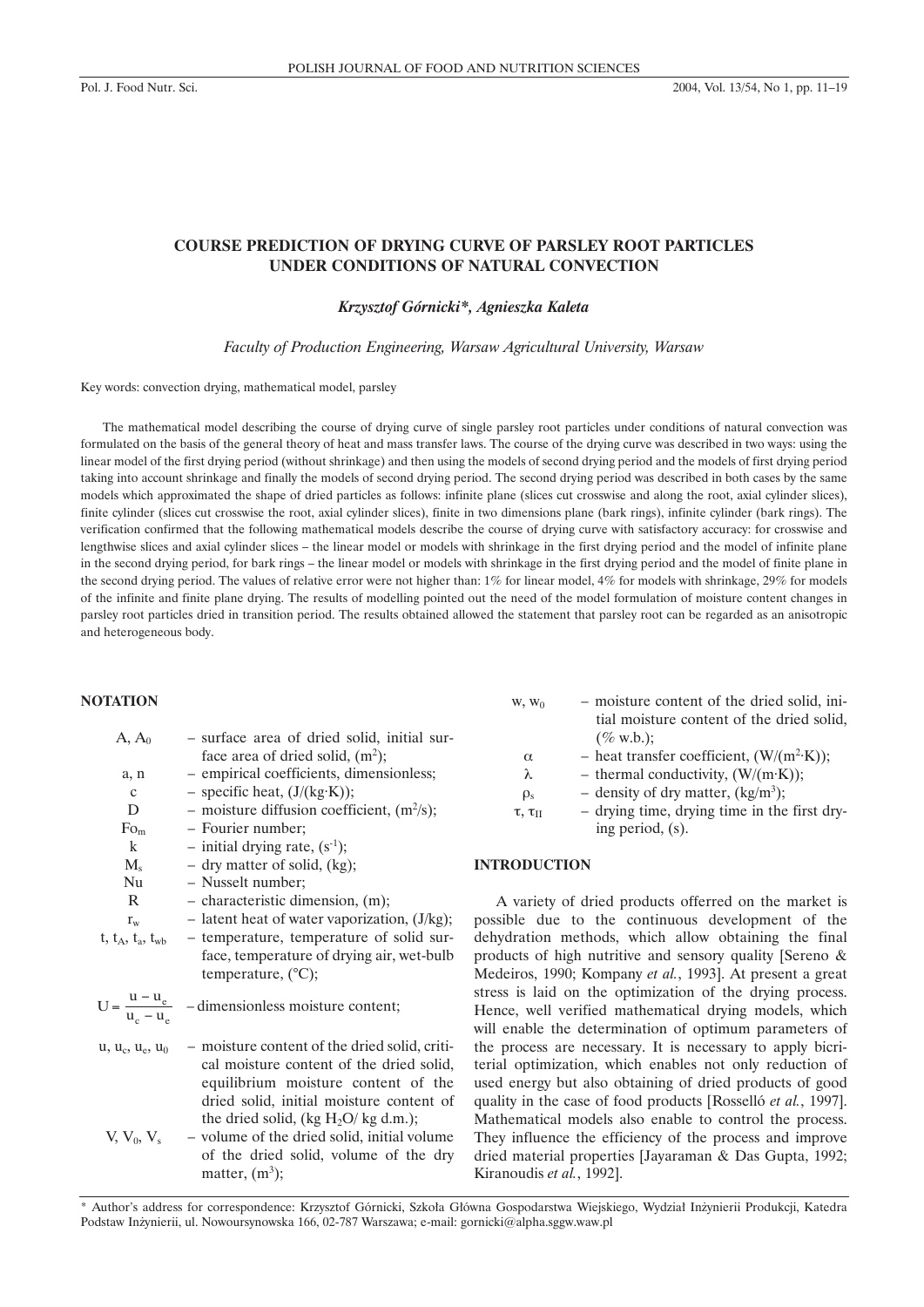The complete theory of convective vegetable drying has not been formulated yet, though many authors undertook this task, for example Fortes and Okos [1980]. Publication written by Wanaanen *et al.* [1993], in which authors classified and analysed mathematical models of porous solids drying, can be useful for the formulation of the convection drying theory. Extensive literature review concerning the modelling of vegetable convection drying could be found in the work written by Górnicki [2000] and Kaleta and Górnicki [2002].

There are not many publications in the literature concerning convection drying of parsley. They mainly deal with very fragmentary research of drying process of parsley root or qualitative research [Bugrova, 1971; Daudin & Richard, 1982; Stehli *et al.*, 1988; Domaga∏a *et al.*, 1996 a, b; Witrowa-Rajchert, 1999]. Publication concerning modelling of the convection drying process of parsley roots was not found in literature.

The aim of the study was to formulate the mathema-tical model (based on the general theory of mass and heat transfer laws) describing the course of the drying curve of single parsley root particles under conditions of natural convection.

## **MATERIAL AND METHODS**

Cleaned parsley roots "Berlinian" were used in research. The following samples were examined: (i) parsley slices cut crosswise; (ii) parsley slices cut lengthwise; (iii) slices of parsley axial cylinder cut crosswise; (iv) ring of parsley root bark cut crosswise.

Thickness of parsley slices and rings was: 3, 6 and 9 mm. Temperatures of drying air were: 40, 50, 60, 70 and 80°C.

The following measurements were made under laboratory conditions: (i) moisture content changes of the examined samples during drying; (ii) temperature changes inside and on the surface of the examined samples during drying; (iii) volume changes of the examined samples during drying.

Details relative to measurement methodology could be found in the work written by Górnicki [2000] and Górnicki and Kaleta [2002].

## **MATHEMATICAL DESCRIPTION OF THE COURSE OF DRYING CURVE**

**General assumptions of the mathematical description of the course of drying curve.** The drying process of parsley root particles was divided into two drying periods: the first one and the second one.

The course of drying curve of parsley root particles was described in two ways:

1. applying linear model of the first drying period (without shrinkage) followed by the models of the second drying period:

Such mathematical description means that the following assumptions were accepted: constant drying rate du/dτ occurred during the first drying period (that means acceptance of assumption that during this period shrinkage and connected with it change of the heat and mass transfer surface have a weak influence on the course of the process) and the temperature of the dried particle after preliminary heating reached almost constant value. Then the

drying rate decreased during the second drying period and the temperature of dried particle increased reaching the temperature of the drying air at the end of the process. The criterion which was used for the division into the first and the second drying period was a drying rate and temperature of the dried particle.

2. applying the models of the first drying period taking into account drying shrinkage followed by the models of the second drying period:

Such a mathematical description of the drying process means that the following assumptions were taken into account: drying rate decreased at the beginning of the process very slightly during the first drying period (assumption of the drying shrinkage occurrence means that changes of the heat and mass transfer surface during drying were taken into consideration). At the end of this period, temperature of the dried particle increased rapidly. During the second drying period, the drying rate decreased and the temperature of the dried particle was approximately equal to the temperature of the drying air. Criterion of division into the first and the second drying period was the drying rate and the temperature of the dried particle.

The second drying period was described in both cases by the same models which approximated the shape of the dried particle to the following forms: infinite plane, finite plane, infinite cylinder, finite cylinder. The initial instant at which these models began to simulate the second drying period was however different in both cases, because the linear model of the first drying period described the process in the shorter period of time than the models with the drying shrinkage. In connection with this the moisture content regarded as a critical one was different for each particular model. Dimensions of the dried particles, that were changing under the influence of the drying shrinkage, were taken into consideration in the models of the second drying period. The water diffusion coefficient in parsley root particles was assumed to be changeable and dependent on moisture content and temperature of the particle during drying.

**The first drying period.** The course of the drying process at the first drying period is determined by the external conditions of mass transfer.

Models used in describing the first drying period are presented in Table 1. The linear model (1) was obtained by solving differential equation [Pabis, 1965; 1982]:

iod [Pabis, 1965, 1994; 2]:<br>bis, 1965, 1994; is, 1965,  $\mathbf{R}$ solving differential equation [Pabis, 1965; 1982]:<br>TABLE 1. The models of first drying period [Pabis, 1965, 1994;  $\frac{1}{2}$   $\frac{1}{2}$   $\frac{1}{2}$   $\frac{1}{2}$   $\frac{1}{2}$   $\frac{1}{2}$   $\frac{1}{2}$   $\frac{1}{2}$   $\frac{1}{2}$   $\frac{1}{2}$   $\frac{1}{2}$   $\frac{1}{2}$   $\frac{1}{2}$   $\frac{1}{2}$   $\frac{1}{2}$   $\frac{1}{2}$   $\frac{1}{2}$   $\frac{1}{2}$   $\frac{1}{2}$   $\frac{1}{2}$   $\frac{1}{2}$   $\frac{1}{2}$  <sup>=</sup> <sup>−</sup> <sup>1</sup> <sup>u</sup> <sup>u</sup> <sup>τ</sup> <sup>τ</sup> Murakowski, 1994].

| The models of first drying period                                                         |     | Remarks                                                                                                                         |
|-------------------------------------------------------------------------------------------|-----|---------------------------------------------------------------------------------------------------------------------------------|
| $u(\tau) = -k\tau + u_0$                                                                  | (1) | the linear model                                                                                                                |
| $u(\tau) = \frac{u_0}{a} \left  \left( 1 - \frac{ak\tau}{3u_0} \right)^3 + a - 1 \right $ |     | (2) $\left  \begin{array}{c} \text{the model of shrink-} \\ \text{age is determined by} \\ \text{formula:} \end{array} \right $ |
|                                                                                           |     | $\frac{V}{V_0} = a \frac{u}{u_0} + 1 - a$ (3)                                                                                   |
| $u(\tau) = \left  \frac{(2n-3)k\tau + 3u_0}{3u^{2n/3}} \right ^{3-2n}$                    |     | the model of shrink-<br>(4) age is determined by<br>formula:                                                                    |
|                                                                                           |     | $\begin{vmatrix} & V \\ & \overline{V_0} \end{vmatrix} = \left(\frac{u}{u_0}\right)^n$<br>(5)                                   |
|                                                                                           |     |                                                                                                                                 |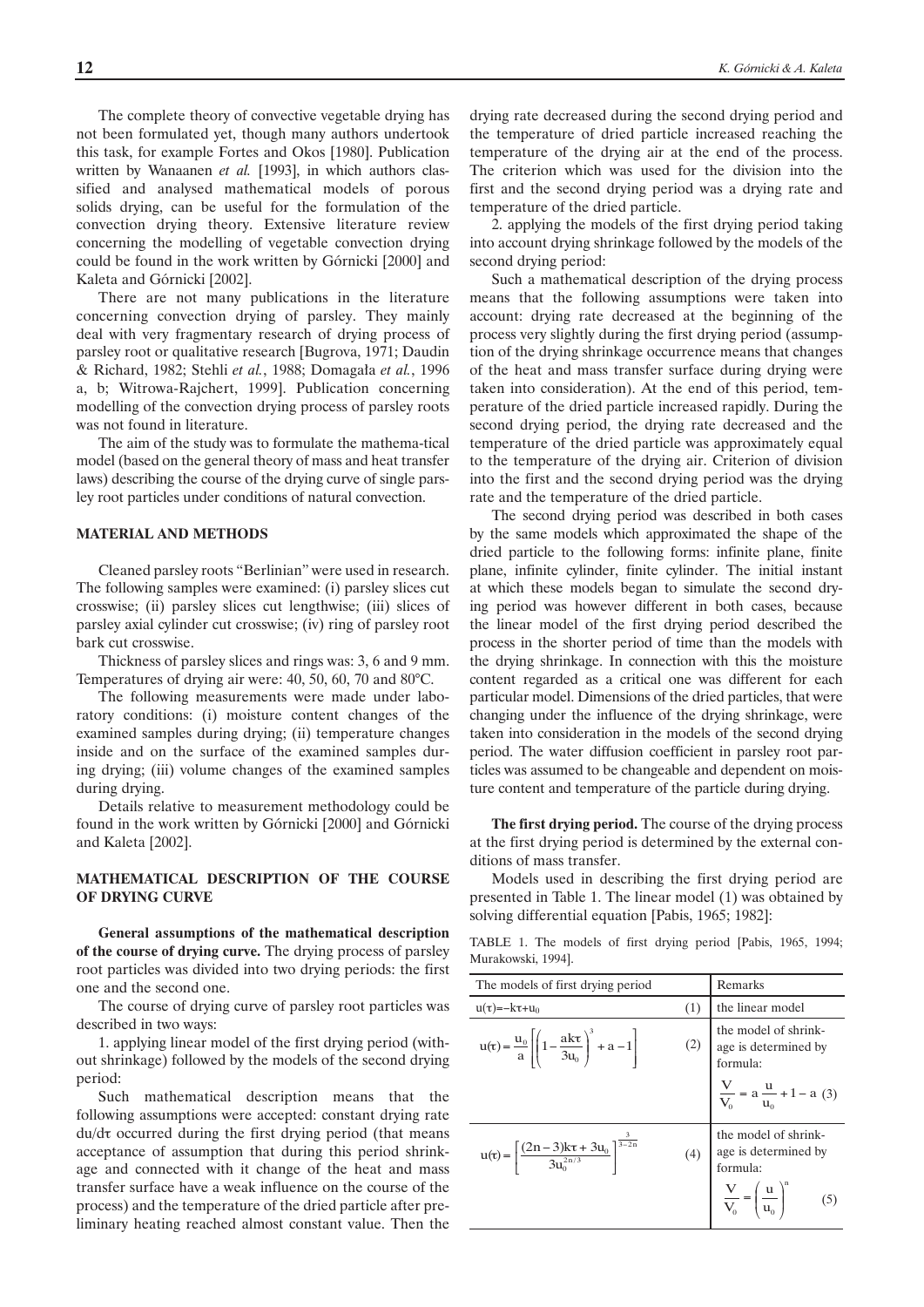$$
\frac{du}{dt} = -\frac{\alpha A_0}{M_s r_w} (t_a - t_A) = -k = \text{const}
$$
 (6)

with assumption:

$$
t_A = t_{wb} \tag{7}
$$

 $\alpha$  beforehand A was replaced by  $A_0$ , that means acceptance of assumption that the surface of dried body changes because  $u(\tau=0)=u_0$ , equation: with initial condition  $u(\tau=0) = u_0$  and with assumption that parameters on the right side of the equation (6) are conwith initial condition  $u(t=0) = u_0$  and with assumption that all parameters on the right side of the equation (6) are constant. On the other hand, the solution of equation  $(6)$ , (if  $\alpha$  assumption that the surface of dried body changes because<br>of the shrinkage) with assumption (7), initial condition

$$
\frac{A}{A_0} = \left(\frac{V}{V_0}\right)^{\frac{2}{3}}
$$
\n(8)

fraction (8) means that the constancy of the body shane during drying was taken  $A_0$   $\{V_0\}$ <br>and with the use of shrinkage model (3) or (5), are the that the constancy of the body shape during drying was taken models of the first drying period which take into account dry-<br>ing shrinkage (2) and (4), respectively. Equation (8) means into consideration. Such an assumption means that the dried body shrinks in three dimensions in the same degree.<br>The parameter  $k$ , which occurs in the models espectively. Equat Ĩ ..<br>1. se when<br>spectively  $\frac{1}{2}$  respectively. Eq.

body shrinks in three dimensions in the same degree.<br>The parameter k, which occurs in the models of the<br>first drying period, determines the initial drying rate. The The parameter k, which occurs in the models of the first drying period, determines the initial drying rate. The first drying period, determines the initial drying rate. The drying rate was evaluated using linear regression assuming  $\frac{1}{2}$  in the initial of the initial of the initial of the set of the set of the set of the set of the set of the set of the set of the set of the set of the set of the set of the set of the set of the set of the set o  $\mu$ , determines the initial<br>taluated using linear regar

#### TABLE 2. The models of second drying  $\mathbf{e}$ econd dryin dryin  $\overline{\phantom{a}}$ TABLE 2. The models of second drying period [Łykov, 1968].

that the equation (1) describes the function approximating four repetitions of the moisture contents measurement in<br>the dried particles with the relative error not greater than the dried particles with the relative error not greater than  $1\%$ . The initial value of the drying rate determined that way the dried particles with the relative error not greater than<br>1%. The initial value of the drying rate determined that way<br>was applied to all models of the first drying period (1.2, and  $\frac{1}{\infty}$ . The initial value of the drying rate determined that way was applied to all models of the first drying period  $(1, 2, 1)$ 4). It was assumed that the models describe drying kinetics<br>correctly when values of the relative error of model (1) do 4). It was assumed that the models describe drying kinetics correctly when values of the relative error of model (1) do not exceed 1%, and of models (2) and (4) do not exceed 4%. A decision was taken to increase the value of the relative error to  $4\%$  due to the nature of the course of the relative A decision was taken to increase the value of the relative error to 4% due to the nature of the course of the relative error to 4% due to the nature of the course of the relative<br>errors for models of the first period with drying shrinkage.<br>At first, the relative error for these models reached negative He sterverds it increased reaching zero value and then<br>value afterwards it increased reaching zero value and then value, afterwards it increased reaching zero value and then grew rapidly. scribes the function −<br>|<br>| scribes the func cribes the  $\mathbf{c}$ n (1) describes the function approxim the drying rate of<br>ls of the first dry e of the drying⊥<br>∩dels of the firs ased Ĩ mercureased reaching zer tion appr e function approxi  $\frac{1}{3}$  the function a  $\alpha$  e first drying pe  $\frac{1}{2}$  = <sup>+</sup> <sup>−</sup> <sup>=</sup> <sup>−</sup> <sup>1</sup> 1 ak <sup>u</sup> <sup>u</sup> <sup>τ</sup> <sup>τ</sup> 3 ( ) <sup>+</sup> <sup>−</sup> <sup>=</sup> <sup>−</sup> <sup>1</sup> 3 1 <sup>0</sup> <sup>a</sup> <sup>u</sup> a <sup>u</sup> <sup>u</sup> <sup>τ</sup> <sup>τ</sup> the moisture contents measured<br>with the relative error not greate ،<br>1 the first period with dry<br>fror for these models rea u V 3 3 <sup>−</sup> <sup>+</sup> <sup>=</sup> <sup>τ</sup> <sup>τ</sup>  $\frac{1}{2}$ of the first period with dr d n occurring in the shri  $-$  +  $-$ 

 $\overline{\phantom{a}}$  ( ) and ( ) and ( ) and ( ) and ( ) and ( ) and ( ) and ( ) and ( ) and ( ) and ( ) and ( ) and ( ) and ( ) and ( ) and ( ) and ( ) and ( ) and ( ) and ( ) and ( ) and ( ) and ( ) and ( ) and ( ) and ( ) and (

 <sup>+</sup> <sup>−</sup> j  $\overline{\phantom{0}}$ 

Ī

<u>u u tradicional de la c</u>

j <sup>=</sup> <sup>−</sup> <sup>1</sup>  $\overline{1}$ 0 a un de 1990 e 1990 e 1990 e 1990 e 1990 e 1990 e 1990 e 1990 e 1990 e 1990 e 1990 e 1990 e 1990 e 1990 e 19<br>1990 e 1990 e 1990 e 1990 e 1990 e 1990 e 1990 e 1990 e 1990 e 1990 e 1990 e 1990 e 1990 e 1990 e 1990 e 1990 <u>.</u>

Ī

Parameters a and n occurring in the shrinkage models<br>pechanon using Statistics program as parameters appear. Parameters a and n occurring in the shrinkage models<br>were chosen using Statistica program as parameters appear-<br>ing in equations (models (3) and (5) respectively) approviing in equations (models  $(3)$  and  $(5)$ , respectively) approxi-<br>mating measurement points of volume changes of particles mating measurement points of volume changes of particles<br>during drying. during drying.  $\mathbf{u}$ e rapidly.<br>arameters a and n occurring in -<br>ers a and n occu rs a and  $\mathbf{r}$ pidly.<br>nmeters a and n occurring i:  $\alpha$  and n occurrin  $\mathfrak{g}$ . nd n occurrin<br>N +1++1 whatever the particles

The second drying period. It was described using the fol-<br>lowing form of the equation of the solid convection drying: The second drying period. It was described using the following form of the equation of the solid convection drying: num of the unit of the state of the state of the state of the state of the state of the state of the state of the state of the state of the state of the state of the state of the state of the state of the state of the stat  $\mathfrak{t}$ f the equation of the solid convection drying: I'll ne second arying provide a lowing form of the equal

$$
\frac{\partial \mathbf{u}}{\partial \tau} = \nabla(\mathbf{D}\nabla \mathbf{u})\tag{9}
$$

| by which<br>Forms<br>particular kinds of                                        | The models of second drying periods, where                                                                                                                                                                                                                   | Remarks                                                                                 |
|---------------------------------------------------------------------------------|--------------------------------------------------------------------------------------------------------------------------------------------------------------------------------------------------------------------------------------------------------------|-----------------------------------------------------------------------------------------|
| dried particles were<br>approached                                              | $\text{Fo}_{\text{m}} = \frac{\text{D}(\tau - \tau_{\text{II}})}{\text{D}^2}$                                                                                                                                                                                |                                                                                         |
| Infinite plane (slices)<br>cut crosswise the<br>root, slices cut along          | $U(\tau) = \frac{u(\tau) - u_e}{u_c - u_e} = \sum_{n=1}^{\infty} B_n \exp(-\mu_n^2 F o_m)$                                                                                                                                                                   | (10) $B_n = \frac{2}{\mu_n^2}$ , $\mu_n = (2n-1)\frac{\pi}{2}$ ,                        |
| the root, axial cylin-<br>der slices),                                          |                                                                                                                                                                                                                                                              | R - half of infinite plane thickness                                                    |
| Infinite<br>cylinder<br>(bark rings)                                            |                                                                                                                                                                                                                                                              | $B_n = \frac{4}{\mu^2}$ , $\mu_n$ – root of Bessel's equation of                        |
|                                                                                 |                                                                                                                                                                                                                                                              | first type and zero order, $J_0(\mu_n)=0$ ,<br>$R$ – radius of infinite cylinder        |
| Finite cylinder (slices<br>cut crosswise the<br>root, axial cylinder<br>slices) | $U(\tau) = \frac{u(\tau) - u_e}{u_e - u_e} = \sum_{n=1}^{\infty} \sum_{m=1}^{\infty} B_n B_m \exp[-(\mu_n^2 + \mu_m^2 K^2) F \sigma_m] \ (11) \left[ K = \frac{R}{L} \cdot B_n = \frac{4}{\mu_e^2} \cdot \mu_n - \text{root of} \right]$                     |                                                                                         |
|                                                                                 |                                                                                                                                                                                                                                                              | Bessel's equation of first type and zero order,<br>$J_0(\mu_n)=0,$                      |
|                                                                                 |                                                                                                                                                                                                                                                              | $B_m = \frac{2}{\mu_m^2}$ , $\mu_m = (2m-1)\frac{\pi}{2}$ ,                             |
|                                                                                 |                                                                                                                                                                                                                                                              | $R$ – radius of cylinder, $L$ – half of cylinder<br>height                              |
| Finite (in two dimen-<br>sions) plane (bark<br>rings)                           | $U(\tau) = \frac{u(\tau) - u_e}{u_c - u_e} = \sum_{n=1}^{\infty} \sum_{m=1}^{\infty} B_n B_m \exp[-(u_n^2 K_1^2 + u_m^2 K_2^2) F_0] \quad (12) \left[ \frac{1}{R^2} = \frac{1}{R_i^2} + \frac{1}{R_i^2} \right], \quad K_i = \frac{R}{R_i}, \quad (i=1; 2),$ |                                                                                         |
|                                                                                 |                                                                                                                                                                                                                                                              | $B_n = \frac{2}{\mu_n^2}$ , $B_m = \frac{2}{\mu_m^2}$ , $\mu_n = (2n-1)\frac{\pi}{2}$ , |
|                                                                                 |                                                                                                                                                                                                                                                              | $\mu_m = (2m-1)\frac{\pi}{2}$ , R – equivalent dimen-                                   |
|                                                                                 |                                                                                                                                                                                                                                                              | sion, $R_1$ , $R_2$ – half of plane thickness                                           |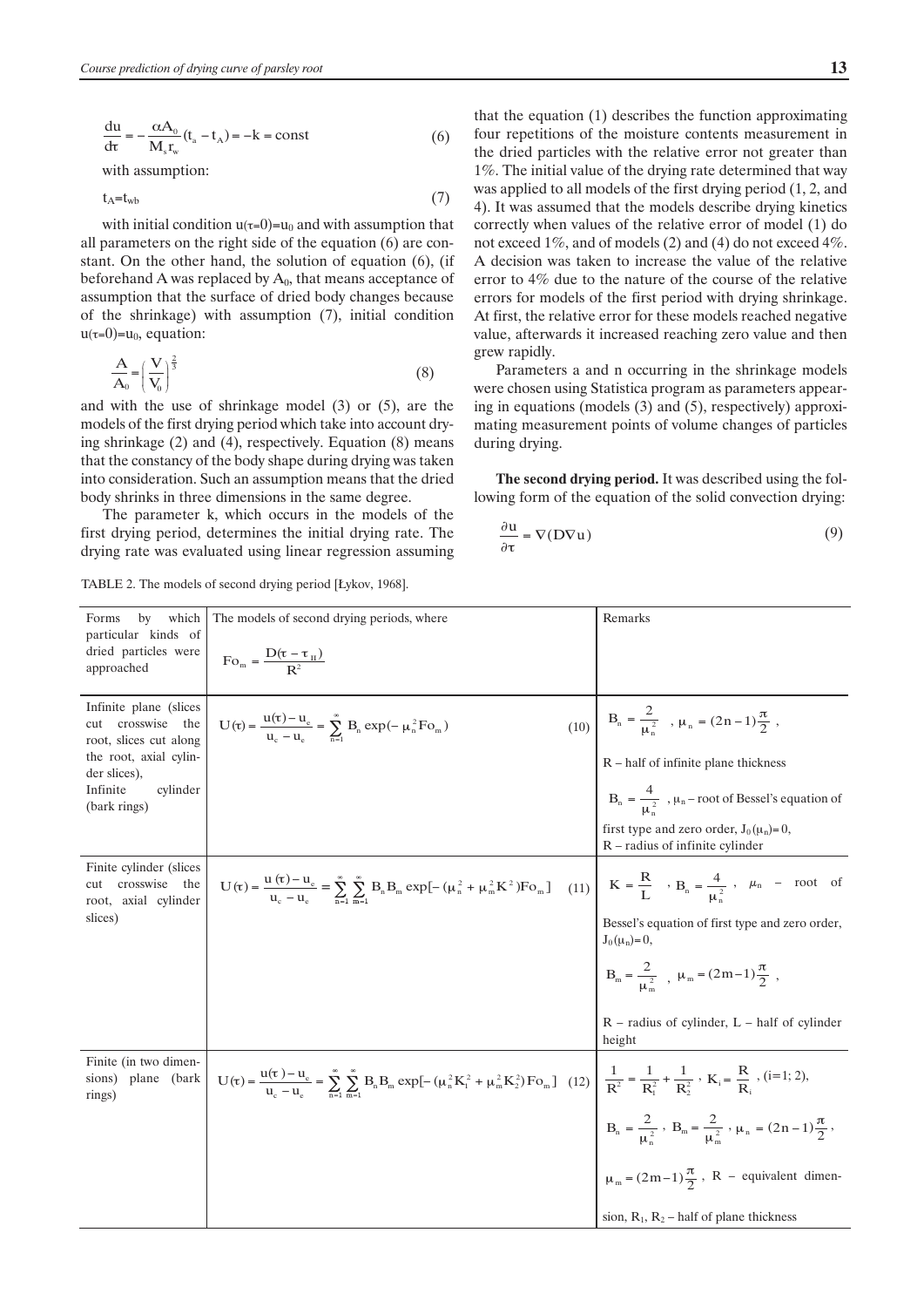It could be accepted that the water movement inside the dried solid is only a diffusion movement in the convection drying process of agricultural products [Pabis, 1982].

The equations which model the second drying period were obtained taking into consideration the following simplifying assumptions in the equation (9): constant shape and volume of dried particle, constant value of the water  $d$ :  $\frac{d}{dt}$ and volume of dried particle, constant value of the water diffusion coefficient, the same moisture content at any point of dried solid at the beginning of the second drying period and constant initial conditions of the first type. Equations applied to the description of the second drying period of applied to the description of the second drying period of  $n$  paralely root particles and forms which approximated the parsley root particles and forms which approximated the shapes of the dried particles are presented in Table 2.

Knowledge of the value of the water diffusion coefficient Knowledge of the value of the water diffusion coefficient<br>was necessary for using models of the second drying period.<br>On the horizof the second regulation of dimensions of Was help says for using models of the second drying period.<br>On the basis of the assumed variability of dimensions of parsley root particles and variability of water diffusion <sub>coefficient</sub> during drying, the coefficient was determined<br>condition the mathed of inverse applicant Lance 10021 applying the method of inverse problem [Jaros, 1993].<br>  $\frac{1}{2}$  D until and 12. in expect form every

Equations  $(10, 11 \text{ and } 12)$  in general form could be written as:

$$
U(\tau) = \frac{u(\tau) - u_{\rm e}}{u_{\rm e} - u_{\rm e}} = f_{\rm n}(Fo_{\rm m})
$$
\n(13)

 $\frac{1}{\sqrt{2}}$ where  $n=1, 2, ...,$  the Fourier hallbeel for mass transfer<br>depends on the water diffusion coefficient, time and<br>particle dimension. where  $n=1, 2, \ldots$ , the Fourier number for mass transfer depends on the wate<br>particle dimension:

$$
Fo_m = \frac{D(\tau - \tau_{\text{II}})}{R^2}
$$
 (14)

bus functions, which approximate the sums of series from<br>respective equations (10, 11 and 12) [Jaros, 1993]. Therefore,<br>it is not sill to find functions for publish are inverse to for- $\frac{1}{2}$  and  $\frac{1}{2}$  ( $\frac{1}{2}$  approximate the sums of series from reconcitive squations, which approximate the sums of series from Functions  $f_n$  (equation (13)) could be treated as continu-<br>functions which approximate the sums of series from it is possible to find functions  $f_n^{-1}$ , which are inverse to  $f_n$ :

$$
\mathrm{Fo}_{\mathrm{m}} = \mathrm{f}_{\mathrm{n}}^{-1}(\mathrm{U}(\tau)) = \mathrm{f}_{\mathrm{m}}(\tau) \tag{15}
$$

Five terms of each series were taken into consideration mating dependencies (13) were determined using the methduring determination of the reduced moisture content  $U(\tau)$  from the infinite series (10, 11 and 12). Functions approxiduring determination of the reduced moisture content  $U(\tau)$  $\frac{1}{2}$  and  $\frac{1}{2}$  and  $\frac{1}{2}$  and  $\frac{1}{2}$  and  $\frac{1}{2}$  and  $\frac{1}{2}$  and  $\frac{1}{2}$  and  $\frac{1}{2}$  and  $\frac{1}{2}$  and  $\frac{1}{2}$  and  $\frac{1}{2}$  and  $\frac{1}{2}$  and  $\frac{1}{2}$  and  $\frac{1}{2}$  and  $\frac{1}{2}$  and  $\frac{1}{2}$  a fute content can be made dependent on time if the values<br>of the critical and equilibrium moisture contents are known. Fourier number was made dependent on reduced moisture upon the water diffusion coefficient  $(14)$  the values of the content and consequently on duration of the drying process  $(15)$  and then using the dependence of Fourier number<br>upon the water diffusion coefficient  $(14)$  the values of the od of function "sticking" [Jaros, 1993]. The reduced moisture content can be made dependent on time if the values content and consequently on duration of the drying process (15) and then using the dependence of Fourier number coefficient were determined for given moisture content, coefficient were determined for given moisture content,<br>temperature and particle dimension. Calculation results, for all forms with which dried particles were described, were approximated using statistical program Statistica to the often occurring in the literature expression (16) (*e.g*. [Parti & Dugmanics, 1990])

$$
\frac{D}{R^2} = A \cdot \exp[-B/(273.15 + t)] \exp(C \cdot u)
$$
 (16)

where: A, B,  $C$  – constants.

(16) changed its value from critical to equilibrium. Various<br>critical moisture contents and various temperature values (16) changed its value from critical to equilibrium. Various The moisture content which occurs in the equation were considered depending on how the first drying period

was modelled. When the first drying period was described using linear model, the temperature of the dried particles using iniear model, the temperature of the dried particles<br>was determined from equation of the heat balance. When the first drying period was described using model with the drying shrinkage, then according to the assumptions, the temperature of the particle already at the beginning of the ∂ remperature of the particle aiready at the beginning of the second drying period is similar to the temperature of the drying agent. Therefore, the temperature in equation (16) was treated as constant and equal to the temperature of the drying agent. Equivalent particle dimension was the dimension which determined the particle size in the second drying drying agent. Equivalent particle differentiation was the differential size in the second drying period. The quantity took into consideration the changes of the dimensions caused by the shrinkage during the drying the dimensions caused by the shrinkage during the drying<br>the dimensions caused by the shrinkage during the drying process.

<sup>=</sup> <sup>−</sup> <sup>−</sup> <sup>=</sup> <sup>−</sup> <sup>=</sup> <sup>α</sup> <sup>0</sup>

Equation of heat balance. Equation of heat balance of the dried solid heating [Pabis, 1982], after applying appropriate dependences and assuming, that the average value of the dried solid temperature does not differ in essential or the dried solid temperature does not differ in essential manner from the temperature value of the solid surface in the same moments of the process duration, obtains the fol lowing form:

$$
c(u+1)\frac{dt}{dt} = -\frac{\alpha A}{\rho_s V_s}(t-t_a) + r_w \frac{du}{dt}
$$
 (17)

(appropriate transformations could be found in the work written by [Górnicki, 2000]).<br>The following dependence

tten by [Górnicki, 2000]).<br>The following dependences of specific heat of parsley root upon moisture content were used for solution of the differential equation:

$$
c=1382+28.05w, 0 \le w \le w_0,
$$
  
20 $\le t \le 90^{\circ}$ C [Gromov, 1971] (18)

$$
c = 1373 + 28.14w, 0 \le w \le w_0,\nt = 20°C [Ginzburg & Gromov, 1987] \tag{19}
$$

Power shrinkage model  $(5)$  and expression  $(8)$  were used for determination of the surface area of dried solid presented in equation (17).

The heat transfer coefficient for all kinds of parsley root The heat transfer coefficient for all kinds of parsley root particles was determined using two methods: the linear model of the first drying period (6) and Nusselt number

$$
\alpha = \frac{\text{Nu} \cdot \lambda}{L} \tag{20}
$$

where: L – characteristic dimension.

General form of the dimensionless equation of the heat movement, for simultaneous heat and mass transfer, for natural convection is as follows:

 $Nu = f(Ar, Pr)$ , (21)

where: Ar – Archimedes number, Pr – Prandtl number.

Due to the lack of appropriate dimensionless equation for the investigated range of product (Ar·Pr), a decision was taken to apply dimensionless equation determined for heat movement only [Pohorecki & Wroński, 1977; Strumiłło, 1983]

Nu=0.54(Gr·Pr)0.25, (22) for 5×102 <Gr·Pr<2×107

where: Gr – Grashof number.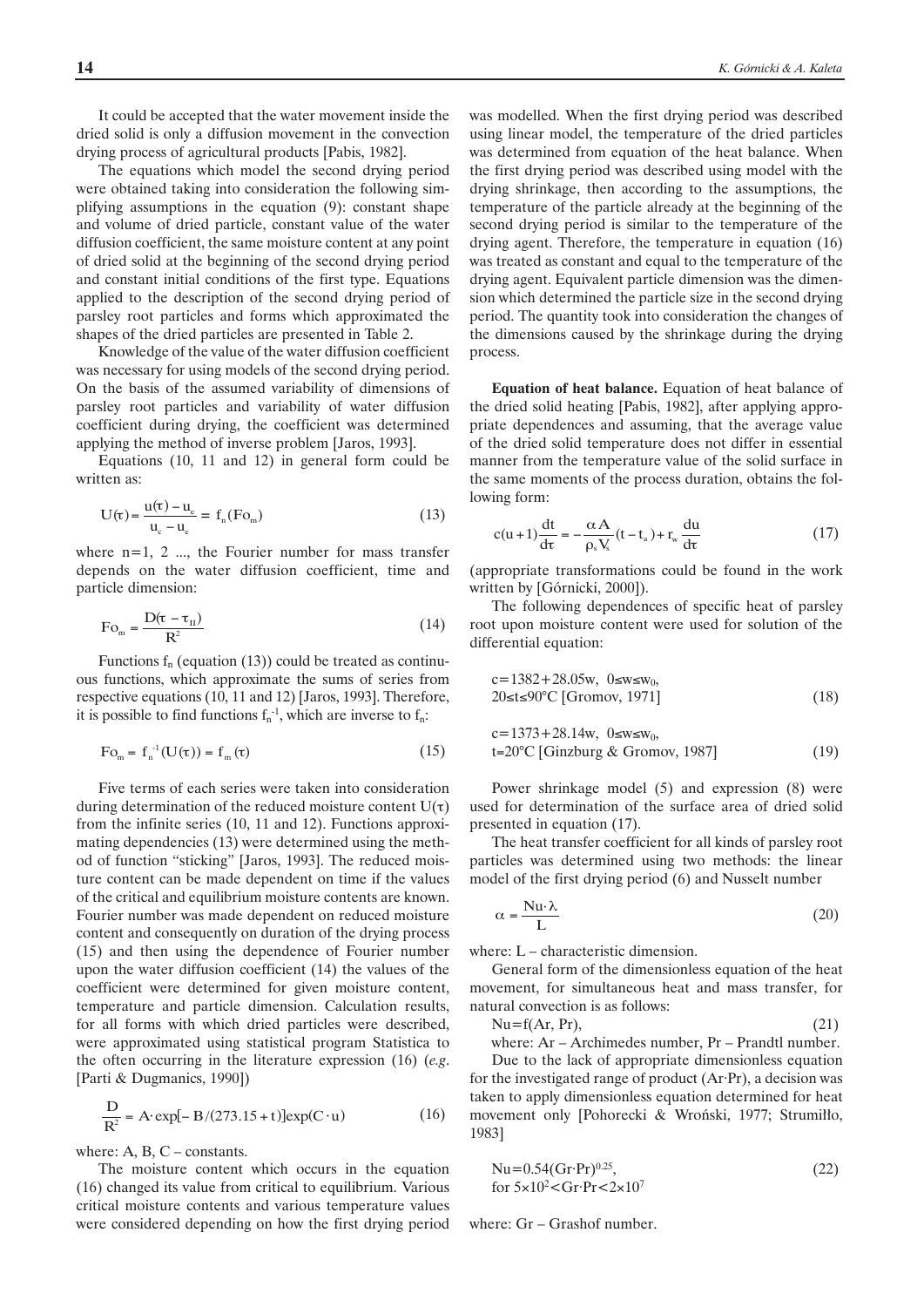Such a decision is often taken in practice. The expression du/dτ was obtained by differentiation of function  $u(\tau)$ which approximates the results of four measurement repetitions of moisture content changes during drying.

The equation (17) was used for temperature modelling of parsley root particles during the second drying period, when the first drying period was described by the linear model. Simulation program CSSP was applied to solve the equation.

## **RESULTS**

Mathematical models of the first and the second drying period were verified using experimental data. Values determined from the discussed models were compared to the values calculated from the function (empirical formula) approximating results of the four measurement repetitions of the moisture content changes in time.

Examples of drying curve approximation of crosswise cut slices (6 mm thick, dried at  $60^{\circ}$ C) by using the linear model of the first drying period and slices from the axial cylinder of parsley root (6 mm thick, dried at 50°C) by using models of the first drying period taking into account shrinkage and with models of the second drying period were presented in Figures 1 and 2. In the second period of drying, the slices discussed were described using infinite plane and with shape of finite cylinder.

Consistency verification of calculation results with empirical data were conducted using diagrams presenting moisture contents determined from the models as a function of moisture contents determined from empirical formula which is a function approximating results of the four measurement repetitions of the moisture content changes in time. Relative and absolute errors of drying curve approximation by using discussed models were also taken into account. Analysis of graphs obtained (Figures 1 and 2) shows that the results of calculations obtained from the discussed models are very well correlated with empirical data (correlation coefficient amounts to 0.99). The model of infinite plane drying approximates drying curve in the sec-

Consistency of calculation results with empirical data for the remaining experimentally-obtained drying curves was verified in analogous way. The correlation between the data obtained from mathematical models and empirical data was high (the lowest correlation coefficient amounted to 0.95). Therefore it could be stated that both the linear model and two models with shrinkage approximate the drying curve in the first drying period well. Taking additionally into account relative and absolute error, it could be accepted that the model of infinite plane drying approximates the drying curve in the second drying period for crosswise and lengthwise cut slices of parsley root and slices from the axial cylinder a little more accurately. The model of finite plane

ond period with slighty lower relative and absolute error.



FIGURE 1. Approximation of drying curve for 6 mm thick crosswise cut parsley slices dried at 60°C; ( $\circ$ ) – moisture content, ( $\circ$ ) – temperature on the solid surface,  $(\Box)$  – temperature inside the solid,  $(\underline{\hspace{1cm}})$  – linear model of the first drying period  $(1)$ ,  $(\underline{\hspace{1cm}})$  – model of the second drying period (infinite plane (10)),  $(-,-)$  – model of the second drying period (finite cylinder (11)).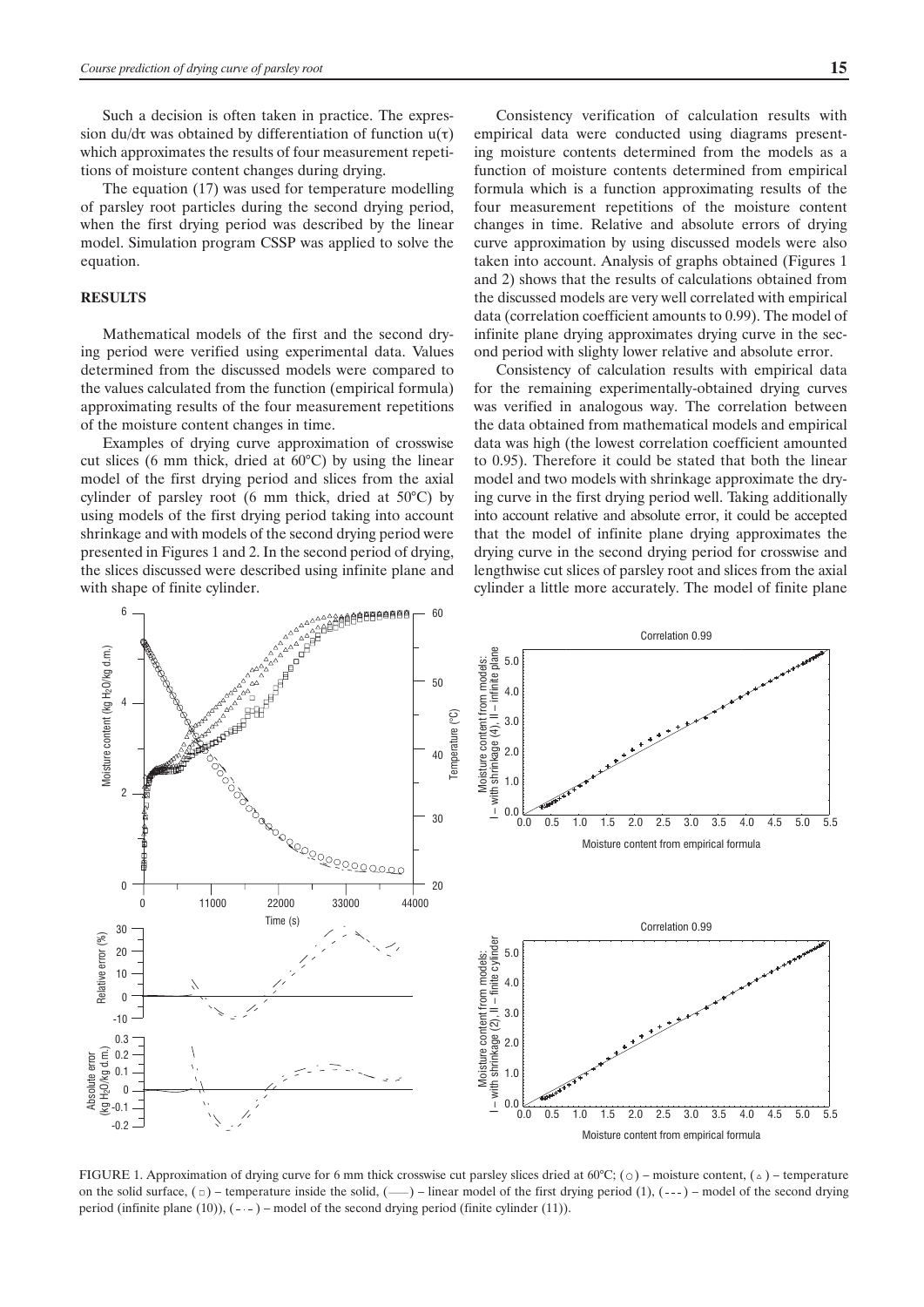

FIGURE 2. Approximation of drying curve for 6 mm thick slices from axial cylinder of parsley root dried at 50°C; (0) – moisture content, ( $\Delta$ ) – temperature on the solid surface,  $(\Box)$  – temperature inside the solid,  $($ — $)$  – model of the first drying period taking into account shrinkage (4),  $(- -)$  – model of the first drying period taking into account shrinkage (2),  $(- -)$  – model of the second drying period (infinite plane (10)),  $(-$ ) – model of the second drying period (finite cylinder (11)).

drying was slightly better for bark rings when relative and absolute error were taken into account.

The maximum value of the local relative error of drying curve approximation by the models of second drying period amounted to 29%. This fact could be explained by very small values of moisture contents for which the error was calculated.

The values of parameter n applied in the model of the first drying period with shrinkage (4) are presented in Figure 3. For all kinds of particles, the values of the parameter increase with the decreasing temperature of drying air and depend on the kind of particle but not on particle thickness. Analogous dependences were obtained for the parameter a.

The following dependences were obtained as a results of mathematical modelling of drying curves of single parsley root particles under conditions of natural convection.

Initial drying rate of parsley root particles increases with the increasing temperature of drying air and with a decrease in particle thickness (well then with an increase in comminution degree) and depends on the kind of particle. The values of initial drying rate for axial cylinder slices are presented in Figure 4.

The critical moisture content which conventionally divides the first and the second drying period decreases with the increasing temperature of drying air and a decrease in particle thickness. Such a trend is caused by the above-dis-



FIGURE 3. Parameter n in the model of shrinkage (5) for different parsley root particles dried at different temperatures;  $($ --) – ring of bark,  $(- -)$  – axial cylinder slice,  $(- - -)$  – crosswise cut slice,  $-$ ) – lengthwise cut slice.

cussed dependence of initial drying rate on the mentioned parameters. Critical moisture content depends also on the kind of parsley root particle. The values of critical moisture content for 3 mm thick different kinds of parsley root particle are presented in Figure 5.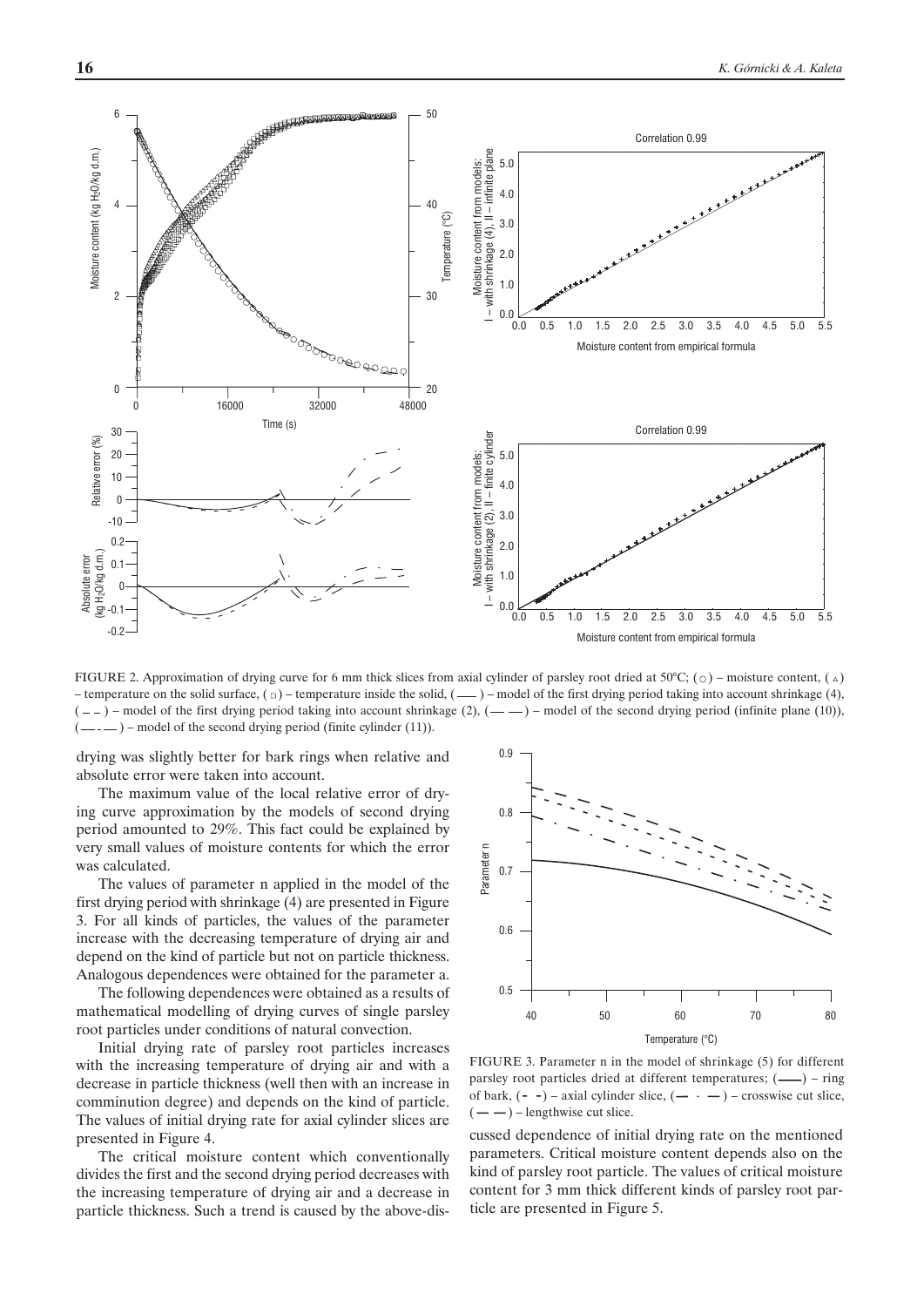

FIGURE 4. Initial drying rate for axial cylinder slices of parsley root as a function of slices thickness and drying temperature; k – initial drying rate, kg  $H_2O/(kg d.m.s)$ , g – thickness of slice, mm, t – temperature of drying air, °C.

The values of water diffusion coefficient in the parsley root particles were determined in indirect way, that means, on the basis of mathematical model of drying in the second period. The coefficient depends on the temperature (of drying air and average temperature of particle), moisture content in the particle, kind of particle and also, by taking into account the shrinkage, on variable dimension of particle. Water diffusion coefficient increases with the increasing temperature of drying air. The following dependence of the discussed coefficient on the moisture content was obtained: for low moisture contents water diffusion coefficients increase with an increase in moisture content and after reaching the maximum the values of the coefficient decrease. Then when the moisture content approaches critical value, the water diffusion coefficient takes constant value. The dependence of the discussed coefficient on the kind of particle is presented in Figure 6. The above-discussed nature of changes of water diffusion coefficient with moisture content is caused by the fact that with a decrease in moisture content during drying, diffusion of water vapour begins to play a dominant part in water transport. Process of diffusion stops when moisture content in dried particle approaches zero. When the moisture content approaches critical value, the water diffusion coefficient takes constant value. That means that the process of diffusion takes place only in liquid phase.

The results of the modelling also point out the necessity of formulation of model of moisture content changes in dried parsley root particles for transition period in the subsequent research. Mechanisms of simultaneous external and internal mass transfer should be included in the model.

## **CONCLUSIONS**

1. The obtained results of the research suggest that during the convective drying of the parsley root particles there is a period of time during which the conditions of external



FIGURE 5. Critical moisture content for  $3 \text{ mm}$  thick  $($ — $)$  – crosswise cut slice,  $(- -)$  – axial cylinder slice,  $(- -)$  – lengthwise cut slice.  $(- \cdot -)$  – ring of bark dried at different temperatures; thick lines – linear model (1), thinner lines – model with shrinkage (2).



FIGURE 6. Water diffusion coefficient determined for 3 mm thick different parsley root particles approximated by different forms and dried at  $60^{\circ}$ C; ( $\longrightarrow$ ) – crosswise cut slice (thick line – infinite plane, thinner line – finite cylinder),  $(- -)$  – axial cylinder slice (thick line – infinite plane, thinner line – finite cylinder),  $(- - )$  – lengthwise cut slice (infinite plane),  $(- \cdot -)$  – ring of bark (thick line – finite plane, thinner line – infinite cylinder).

mass transfer determine course of the process. It is proved by the verified mathematical models of the first drying period:

- the linear model (1) with maximum relative error  $1\%$ , – models with drying shrinkage (2) and (4) with maxi-
- mum relative error 4%.

2. The results of the linear model (1) verification indicate that during the convective drying process of parsley root particles the period of constant drying rate takes place.

3. Verified models of the first drying period (2) and (4), taking into account drying shrinkage of parsley root particles, confirm that decreased drying rate during the first drying period could be caused by the shrinkage of drying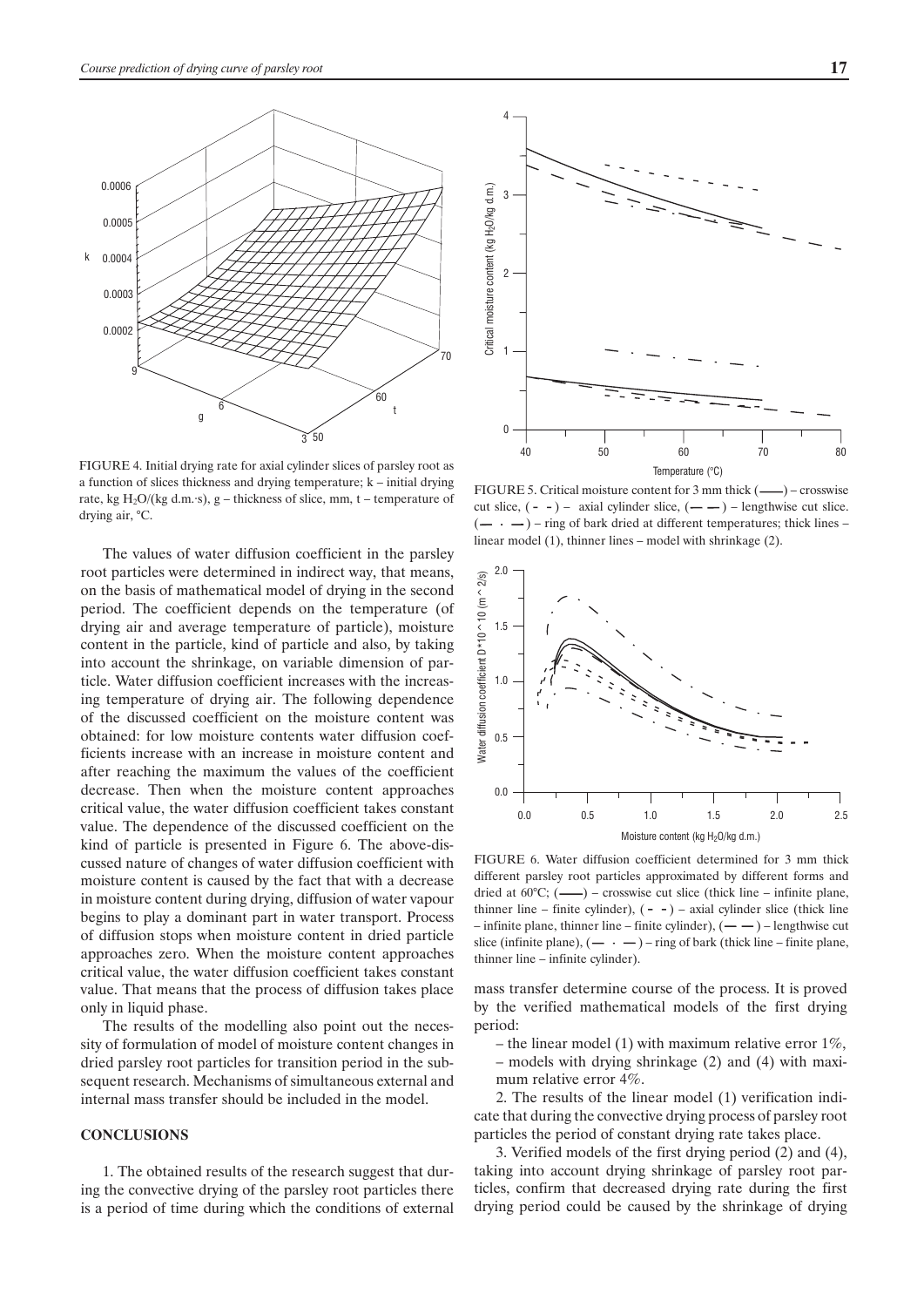particles.

4. Model of infinite plane drying predicts well the course of drying curve in the second drying period for crosswise and lengthwise cut slices of parsley root and slices from the axial cylinder. Model of finite plane drying predicts well the course of drying curve in the second drying period for bark rings.

5. Results of modelling suggest the necessity of formulation of moisture content changes model in dried parsley root particles for transition period. Mechanisms of simultaneous external and internal mass transfer should be included in the model.

6. The results obtained allowed the statement that parsley root can be regarded as an anisotropic and heterogeneous body.

### **REFERENCES**

- 1. Bugrova L.N., Tiechnologija suszki bjelych korniev w vidje kubikov. Kons. Ovošč. Prom., 1971, 8, 11–13 (in Russian).
- 2. Daudin J.D., Richard H.M.J., Air drying of parsley, Petroselinum hortense Hoff. Sciences des Aliments, 1982, 2, 405–410.
- 3. Domaga∏a A., Janus P., Witulska M., Wojdalski J., Kinetyka suszenia pietruszki w przemysłowej suszarce trójtaśmowej. Probl. Inż. Rol., 1996a, 4, 3, 39-46 (English abstract).
- 4. Domagała A., Janus P., Witulska M, Wojdalski J., Kinetyka suszenia pietruszki w przemysłowej suszarce pięciotaśmowej. Probl. Inż. Rol., 1996b, 4, 3, 47-54 (English abstract).
- 5. Fortes M., Okos M.R., Drying theories: Their bases and limitations as applied to foods and grains. 1980, *In*: Advances in Drying, (ed. A.S. Mujumdar). Hemisphere Publishing Corp., Washington, Vol. 1, 119–154.
- 6. Ginzburg A.S., Gromov M.A., 1987, Teplofizičeskije charakteristiki kartofela, ovoščej i plodov. VO Agropromizdat, Moskwa (in Russian).
- 7. Górnicki K., 2000, Modelowanie procesu konwekcyjnego suszenia korzeni pietruszki. PhD Thesis. Warsaw Agricultural University-SGGW, Poland (in Polish).
- 8. Górnicki K, Kaleta A., Kinetics of convection drying of parsley root particles. Pol. J. Food Nutr. Sci., 2002, Vol. 11/52, No 2, 13–19.
- 9. Gromov M.A., Teplofizičeskije charakteristiki vysušivajemych ovoščej. Kons. Ovošč. Prom., 1971, 6, 33–34 (in Russian).
- 10. Jaros M., Matematyczny model konwekcyjnego suszenia pojedynczego ziarna pszenicy ze zmiennym współczynnikiem wewnętrznej dyfuzji wody. Roczn. Nauk Rol., 1993, 79 (C-3), 119–127 (English abstract).
- 11. Jayaraman K.S., Das Gupta D.K., Dehydration of fruits and vegetables – recent developments in principles and techniques. Drying Technol., 1992, 10, 1–50.
- 12. Kaleta A., Górnicki K., Niektóre zagadnienia dotyczàce modelowania procesu konwekcyjnego suszenia warzyw i owoców. Post. Nauk Rol., 2002, 49/54 (4/298), 141–154 (English abstract).
- 13. Kiranoudis C.T., Maroulis Z.B., Marinos-Kouris D., Model selection in air drying of foods. Drying Technol., 1992, 10, 1097–1106.
- 14. Kompany E., Benchimol K., Allaf K., Ainseba B., Bouvier J.M., Carrot dehydration for instant rehydration: dehydration kinetics and modelling. Drying Technol., 1993, 11, 451–470.
- 15. Łykov A.W., 1968. Teorija suszki. Energia, Moskwa (in Russian).
- 16. Murakowski J., Suszenie pieczarek w warunkach konwekcji naturalnej – modelowanie pierwszego okresu suszenia. Z. Probl. Post. Nauk Rol., 1994, 417, 35–50 (English abstract).
- 17. Pabis S., 1965, Suszenie płodów rolnych. PWRiL, Warszawa, pp. 88–91 (in Polish).
- 18. Pabis S., 1982, Teoria konwekcyjnego suszenia produktów rolniczych. PWRiL, Warszawa, pp. 50–64 (in Polish).
- 19. Pabis S., Uogólniony model kinetyki suszenia warzyw i owoców w pierwszym okresie. Z. Probl. Post. Nauk Rol., 1994, 417, 15–34 (English abstract).
- 20. Parti M., Dugmanics I., Diffusion coefficient for corn drying. Transactions of the ASAE, 1990, 33, 1652–1656.
- 21. Pohorecki R., Wroński S., 1977, Kinetyka i termodynamika procesów inżynierii chemicznej. WNT, Warszawa, p. 526 (in Polish).
- 22. Rosselló C., Simal S., SanJuan N., Mulet A., Nonisotropic mass transfer model for green bean drying. J. Agric. Food Chem., 1997, 45, 337–342.
- 23. Sereno A.M., Medeiros G.L., A simplified model for the prediction of drying rates for foods. J. Food Eng., 1990, 12, 1–11.
- 24. Stehli D., Bachmann M.R., Escher F., Trocknung von Gemüse bei natürlicher Konvektion der Trocknungsluft. 1. Trocknungsverlauf und Produktqualität. Lesbensm.- Wiss. u. -Technol., 1988, 21, 294–302 (in German).
- 25. Strumiłło C. 1983, Podstawy teorii i techniki suszenia. Wyd. 2. zmienione i rozszerzone. WNT, Warszawa, pp. 76–83 (in Polish).
- 26. Wanaanen K.M. Litchfield J.B., Okos M.R., Classification of drying models for porous solids. Drying Technol., 1993, 11, 1–40.
- 27. Witrowa-Rajchert D., 1999, Rehydracja jako wskaênik zmian zachodzących w tkance roślinnej w czasie suszenia. Fundacja "Rozwój SGGW", Warszawa (English abstract).

Received July 2002. Revision received February and accepted October 2003.